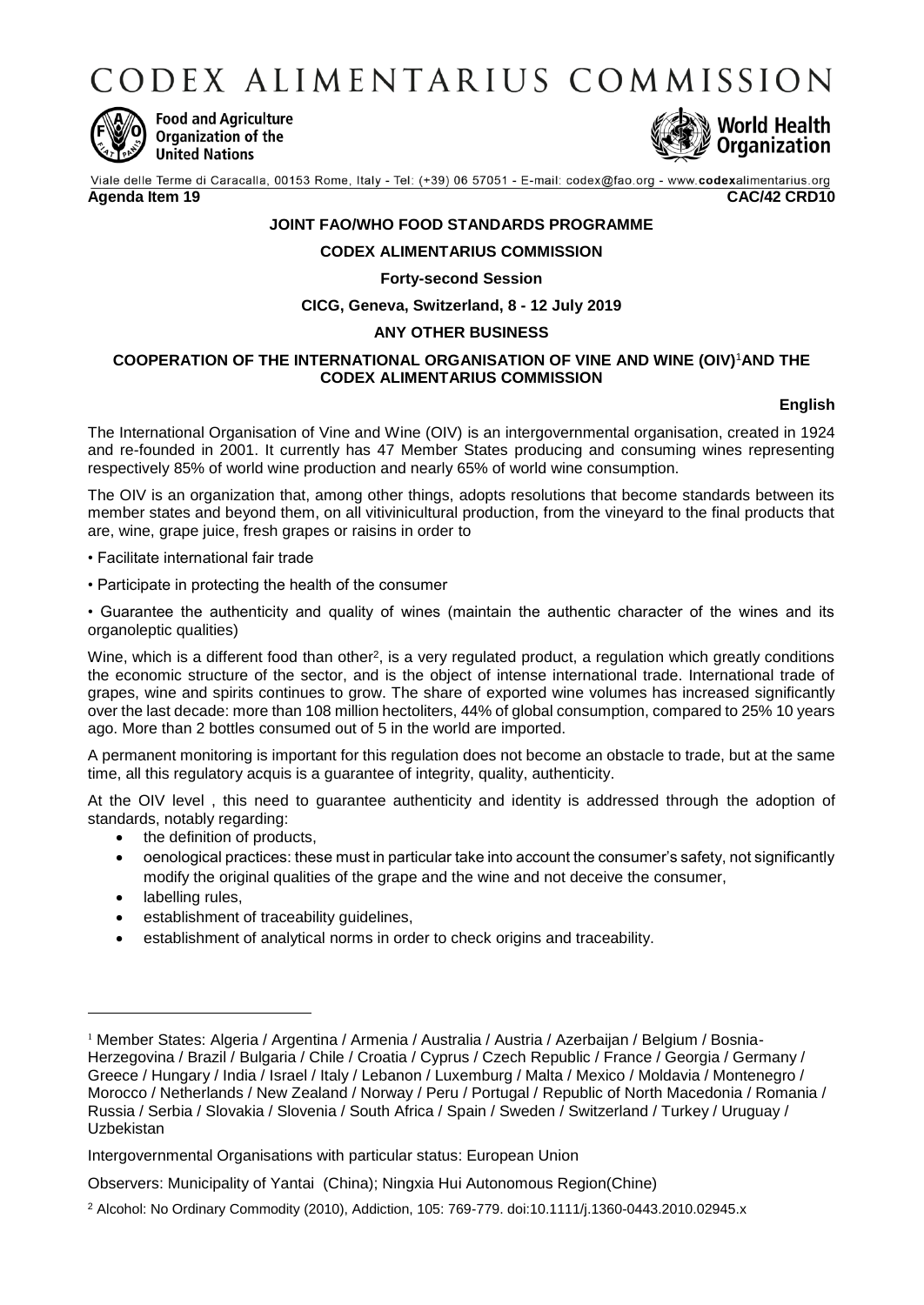This whole acquis is the result of work that has been constantly reviewed for almost a hundred years, always on a scientific and technical basis, since those who sit in our expert meetings, designated by the member states, are researchers and experts at the breach of science and technology.

It is necessary to recognize that with 192 states, and recognition within the SPS Agreement, the Codex Alimentarius is a key player for the trade and food safety of all foods. It is also necessary to recognize that FAO has recognized the capacity and expertise of the OIV since it existed. On the other hand, the two organizations had to seek to agree on aspects that are common interest and treated horizontally, such as the list of additives. But this point of additives, for example, is only a symptom of a need for broader, deeper and more intense cooperation.

As an Intergovernmental Organization, it is our obligation to follow the decisions taken by our member States, whatever the different organizations in which they participate, in a coherent manner which should serve to strengthen the multilateral system.

It is important to have internationally recognized standards both to maintain the natural and essential characteristics of wines and to limit technical barriers to trade.

The OIV develops by consensus the normative body that regulates wine production on a worldwide scale. It is the only intergovernmental organization that currently performs this function, which justifies its being recognized as a reference organization at the Codex level.

The OIV will continue to fulfill its mission and commit itself, as it already does, to systematically taking into account JECFA evaluations in the health evaluation, or if they do not exist, those of others. recognized Food Safety agencies. The OIV already mentions references to the Codex Alimentarius texts in some of OIV resolutions.

It is for this purpose that the OIV asks to the Codex Alimentarius to seek the best way of cooperation by sharing the expertise of the OIV and which should lead within a fixed time, to define:

- That the definitions of vitivinicultural products be shared and defended by the CODEX

- That the oenological practices, be also recognized by the members of the Codex not members of the OIV

- That the methods of analysis, constantly reviewed within the OIV, be applied universally

- To put in place formulas for the participation of Codex MS that are not members of the OIV so that everyone can participate in the scientific and technical contributions and discussion to which the OIV commits itself.

In conclusion, I would like to remind you that

1

In terms of the WTO SPS Agreements, the OIV is one of the "other competent international organizations open to all Members" that can develop and promulgate appropriate standards, guidelines and recommendations for non-Codex Alimentarius matters.

For the purposes of the WTO TBT<sup>3</sup> Agreement, the OIV approves standards, which are documents that are voluntary and based on consensus.

As part of the Agreement establishing the OIV, the Organisation contributes to the international harmonisation of existing practices and standards and, as necessary, to the preparation of new international standards in order to improve the conditions for producing and marketing vine and wine products, and to help ensure that the interests of consumers are taken into account

For the purpose of the Codex Alimentarius Procedural Manual, the OIV is the "only cooperating international intergovernmental organization" which "applies the same principles as those of the Codex Alimentarius Commission with regard to accession and equivalent principles of standardization"<sup>4</sup> .

<sup>&</sup>lt;sup>3</sup> TBT Annexe 1 Standard : Document approved by a recognized body, that provides, for common and repeated use, rules, guidelines or characteristics for products or related processes and production methods, with which compliance is not mandatory. It may also include or deal exclusively with terminology, symbols, packaging, marking or labelling requirements as they apply to a product, process or production method..

For the purpose of this Agreement standards are defined as voluntary and technical regulations as mandatory documents. Standards prepared by the international standardization community are based on consensus..

<sup>4</sup> Section VII Parag 6 of the Codex Alimantarius Procedure Manual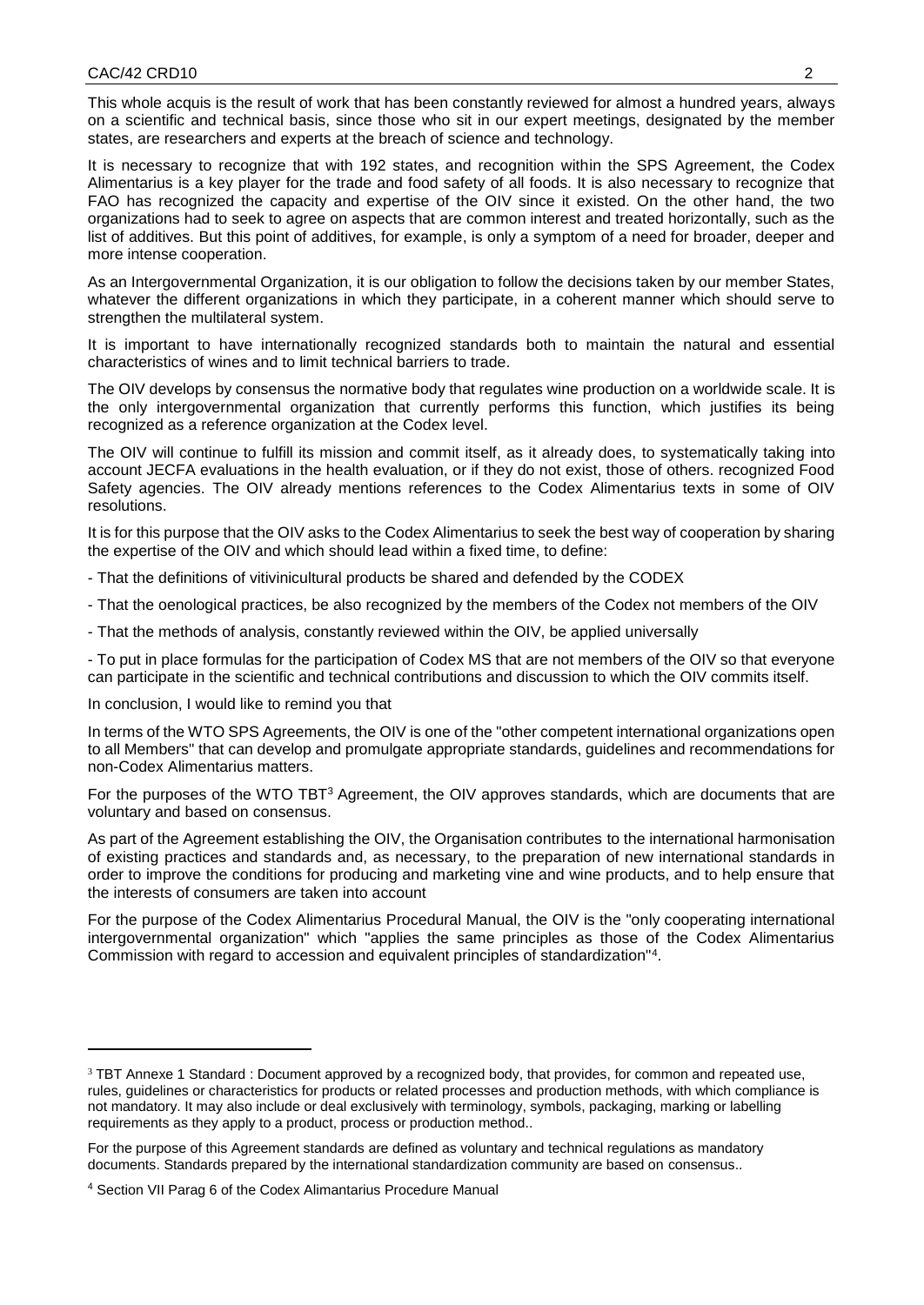Based on the guidelines<sup>5</sup> that define the modalities for cooperation between the Codex Alimentarius Commission and international intergovernmental organizations in the development of food standards or related texts, I hope that the Codex Alimentarius Commission can " recommend to the Directors-General of FAO and WHO the conclusion of an appropriate arrangement $6$  with the executive head of the cooperating organization with a view to agreeing upon specific modalities to facilitate continuing cooperation between the Commission and the cooperating organization, as set out in the cooperation guidelines with IGOs. "

I hope that it will be possible for us to arrive at future meetings with advancements on this project which, I guarantee you, is proposed in the spirit of ensuring the coherence and efficiency of our work in the common interest of States which are members of both organizations.

#### Summary

-

The Director General of the OIV recalled that, on the basis of an intergovernmental convention ratified by 47 governments, the OIV elaborated recommendations, guidelines and norms specific to its field of competence around the vine products. He also pointed out that by applying the same principles of accession and equivalent standardization principles as those of the Codex Alimentarius Commission, the OIV fulfilled the definitions of the WTO SPS and TBT Agreements concerning the use of international standards. On these elements and those of guidelines which define the modalities of co-operation between the Codex Alimentarius Commission and the international intergovernmental organizations, he expressed the request that the Codex Alimentarius Commission could "recommend to the respective Directors-General of FAO and the WHO to conclude an appropriate agreement with the OIV with a view to define specific modalities for sustainable cooperation between the Codex Commission and the OIV.

French

L'Organisation Internationale de la Vigne et du Vin (OIV) est une organisation intergouvernementale, créée en 1924 et refondée en 2001. Elle compte actuellement 47 États membres producteurs et consommateurs de vins représentant respectivement 85% de la production mondiale et près de 65% de la consommation mondiale de vin.

L'OIV est une organisation qui, entre autres buts, adopte des résolutions qui deviennent des normes entre ses états membres et au-delà de ceux-ci, sur toute la production vitivinicole, de la vigne aux produits finaux que sont, le vin, les jus de raisins, le raisin frais ou les raisins secs., afin notamment de

- Faciliter le commerce international loyal
- Participer à la protection de la santé du consommateur
- Garantir l'authenticité et la qualité des vins (maintenir le caractère authentique des vins et ses qualités organoleptiques)

Le vin qui n'est pas un aliment comme les autres<sup>7</sup>, est un produit très règlementé, une réglementation qui conditionne énormément la structure économique, et pourtant il est l'objet d'un intense commerce international. Les échanges internationaux des raisins, du vin et des boissons spiritueuses ne cessent de croître. La part des volumes exportés de vin s'est développée de manière significative au cours de la dernière décennie : plus de 108 millions d'hectolitres, soit 44% de la consommation mondiale, contre 25 % il y a 10 ans. Plus de 2 bouteilles consommées sur 5 dans le monde sont importées.

Une veille permanente pour que cette règlementation ne devienne pas une entrave au commerce, mais en même temps tout cet acquis réglementaire constitue une garantie d'intégrité, de qualité, d'authenticité.

Au niveau de l'OIV, cette garantie de l'authenticité et de l'identité se traduit par l'adoption de normes notamment sur:

<sup>5</sup> Parag. 13 Section VII Procedure Manual : The Codex Alimentarius Commission may recommend to the Directors-General of FAO and WHO the conclusion of an appropriate arrangement with the executive head of the cooperating organization with a view to agreeing upon specific modalities to facilitate continuing cooperation between the Commission and the cooperating organization, as set out in the paragraphs above..

<sup>6</sup> Parag. 13 Section VII Procedure Manual : The Codex Alimentarius Commission may recommend to the Directors-General of FAO and WHO the conclusion of an appropriate arrangement with the executive head of the cooperating organization with a view to agreeing upon specific modalities to facilitate continuing cooperation between the Commission and the cooperating organization, as set out in the paragraphs above..

<sup>7</sup> Alcohol: No Ordinary Commodity (2010), Addiction, 105: 769-779. doi:10.1111/j.1360-0443.2010.02945.x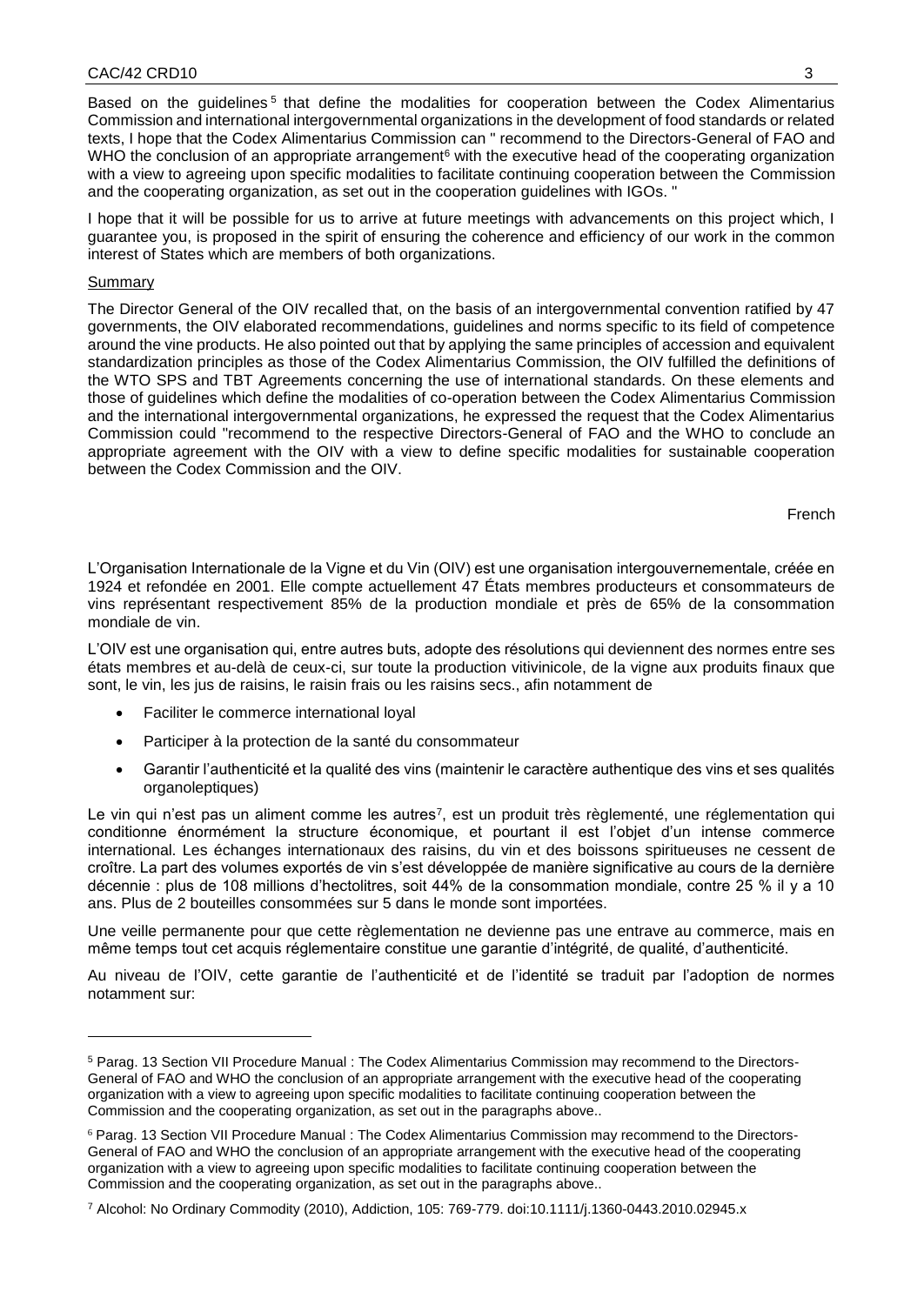- La définition des produits.
- Les pratiques œnologiques. celles-ci doivent en particulier prendre en compte la sécurité du consommateur, ne pas modifier significativement les qualités d'origine du raisin et du vin et ne pas tromper le consommateur.
- Les règles d'étiquetage.
- La mise en place de normes de traçabilité.
- La mise en place de normes analytiques afin de contrôler cette traçabilité et cette origine.

Tout cet acquis est le fruit d'un travail révisé en permanence depuis presque cent ans, toujours sur des bases scientifiques et techniques, puisque ceux qui siègent dans nos réunions d'experts, désignés par les états membres sont des chercheurs et des experts à la brèche de la science et de la technologie.

Il est nécessaire de reconnaitre qu'avec 192 états, et la reconnaissance au sein de l'accord SPS, le Codex Alimentarius est un acteur incontournable pour la circulation et la sécurité alimentaire de tous les aliments. Il s'avère aussi nécessaire de reconnaitre que la FAO a reconnu la capacité et l'expertise à l'OIV depuis qu'elle existe. D'autre part, les deux organisations ont dû chercher à se mettre d'accord sur des aspects qui sont commun et traités de façon horizontale, comme par exemple la liste d'additifs. Mais ce point des additifs, par exemple, n'est qu'un symptôme d'un besoin de coopération plus large, plus profond et plus intense.

En qualité d'Organisation Intergouvernementale, il est de notre obligation de suivre les décisions prises par nos Etats membres, quelques soient les différentes organisations auxquelles ils participent, dans une cohérence qui doit servir à renforcer le système multilatéral.

Il est important de disposer de normes internationalement reconnues pour d'une part maintenir les caractéristiques naturelles et essentielles des vins et d'autre part pour limiter les entraves techniques aux échanges.

L'OIV élabore par consensus le corpus normatif qui encadre la production de vin à l'échelle mondiale, c'est la seule organisation intergouvernementale qui remplit cette fonction actuellement, ce qui justifie qu'elle soit reconnue comme organisation de référence au niveau du Codex.

L'OIV continuera, à remplir sa mission et s'engage comme elle le fait déjà actuellement à prendre en compte systématiquement, dans l'évaluation sanitaire, les évaluations du JECFA ou à défaut lorsqu'elles n'existent pas, celles d'autres agences sanitaires reconnues. L'OIV mentionne déjà les textes du Codex Alimentarius dans certaines de ses résolutions.

C'est donc dans cet objectif que l'OIV demande au Codex Alimentarius de chercher la meilleure voie de coopération moyennant un partage de l'expertise de l'OIV et qui devraient aboutir dans un délai fixé, à accorder :

- Que les définitions des produits issus de la vigne soient partagées et défendues par le CODEX
- Que les pratiques œnologiques, soient également reconnues par les membres du Codex non membres de l'OIV
- Que les méthodes d'analyses, révisées en permanence au sein de l'OIV, soient appliquées de façon universelle
- Qu'on mette en place des formules de participation des EM du Codex qui ne soient pas membres de l'OIV afin que chacun puissent participer des apports et discussion scientifiques et techniques auxquels l'OIV s'engage.

En conclusion, je souhaite rappeler que

-

Au sens des Accords SPS de l'OMC, l'OIV est une des « autres organisations internationales compétentes ouvertes à tous les Membres » susceptible d'élaborer et de promulguer des normes, directives et recommandations appropriées pour les questions qui ne relèvent pas du Codex Alimentarius.

Au sens de l'Accord TBT de l'OMC<sup>8</sup>, l'OIV approuve des normes, à savoir des documents dont le respect est volontaire et qui sont fondées sur un consensus.

<sup>8</sup> TBT Annexe 1 Norme : Document approuvé par un organisme reconnu, qui fournit, pour des usages communs et répétés, des règles, des lignes directrices ou des caractéristiques pour des produits ou des procédés et des méthodes de production connexes, dont le respect n'est pas obligatoire. Il peut aussi traiter en partie ou en totalité de terminologie,